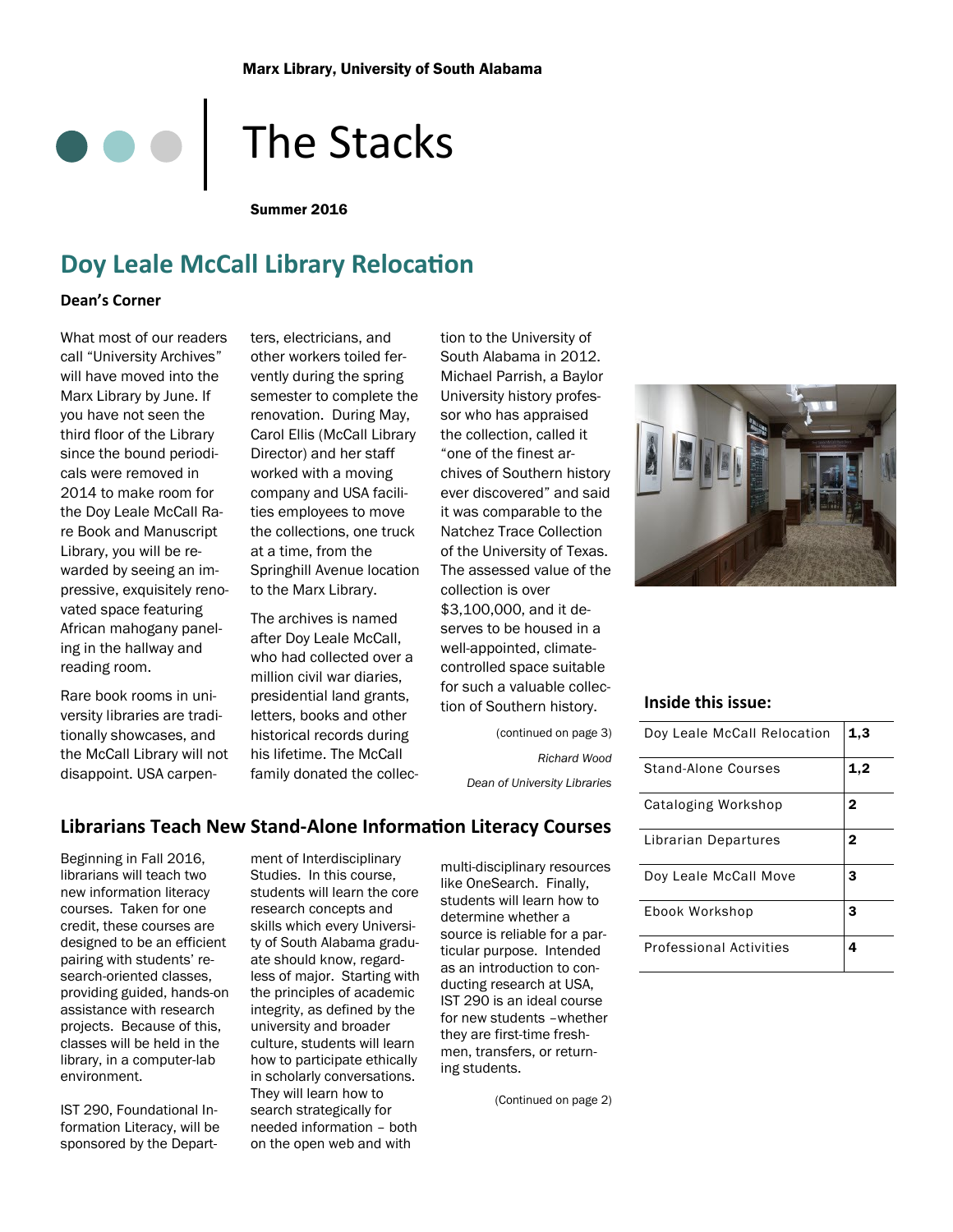

# **Cataloging and RDA**

On November 17, 2015, the Cataloging department conducted a workshop for its librarians and staff. Although the workshop was inspired by the need for a better understanding of RDA(Resource Description and Access), the new cataloging rules and standards, it included a complete overview of how the department uses OCLC Connexion Client, the cataloging module of Voyager, and a section on cataloging reference tools.

The workshop was held from 8:30am to 3:30pm, and, besides the cataloging staff, it was attended by the Head of Government Documents, the Head of Collection Development, and staff from Acquisitions.

Jia He, Cataloging/ Electronic Resources Librarian, presented the review of OCLC Connexion Client as well as useful cataloging reference tools to aid copy and original cataloging. Muriel Nero, Head of Cataloging, presented the RDA session

and demonstrated some of the cataloging functions in Voyager as well as reviewed current practices for the cataloging and physical processing of certain materials.

> *Muriel Nero Head of Cataloging*



## **Librarians Teach Stand-Alone IL Courses continued from page <sup>1</sup>**

CAS 190 is designed to introduce students to the unique aspects of research associated with specific disciplines and majors. Therefore, different sections may focus on different disciplines. Students will explore questions like the following: Where does one turn for an overview of the basics of the subject? What kinds of information are necessary to conduct research in the discipline? Where does an expert typically find this information? How is the information

collected or analyzed? In what form is new knowledge usually communicated to others in the field? How are sources of information typically cited?

In Fall 2016, CAS 190 will focus on historical research. The course is recommended for new history majors or minors, secondary education majors intending to teach history, students taking their first general education history course, or students curious about a history major. In

this, as in any CAS 190 information literacy class, a subject specialist librarian will guide students through the process of doing research assignments in certain departments' classes.

If you have questions about either course, please contact either Jason Ezell [\(jezell@southalabama.edu\)](mailto:jezell@southalabama.edu) or Beth Shepard [\(erugan@southalabama.edu\)](mailto:erugan@southalabama.edu).

> *Jason Ezell Instruction Librarian*

### **Librarian Departures**

The Marx Library is saying goodbye this summer to two of our library faculty. Connie Stovall, former Head of Collection Development, has resigned effective May 18th and has accepted a position with the Virginia Tech library that will allow her to remain on the Gulf Coast and work remotely. Gillian Coté, Digital Initiatives Librarian,

has resigned effective June 22nd to return to her home state of South Carolina.

Connie and Gillian have both done excellent work for USA, and we will miss them and wish them well in their new endeavors.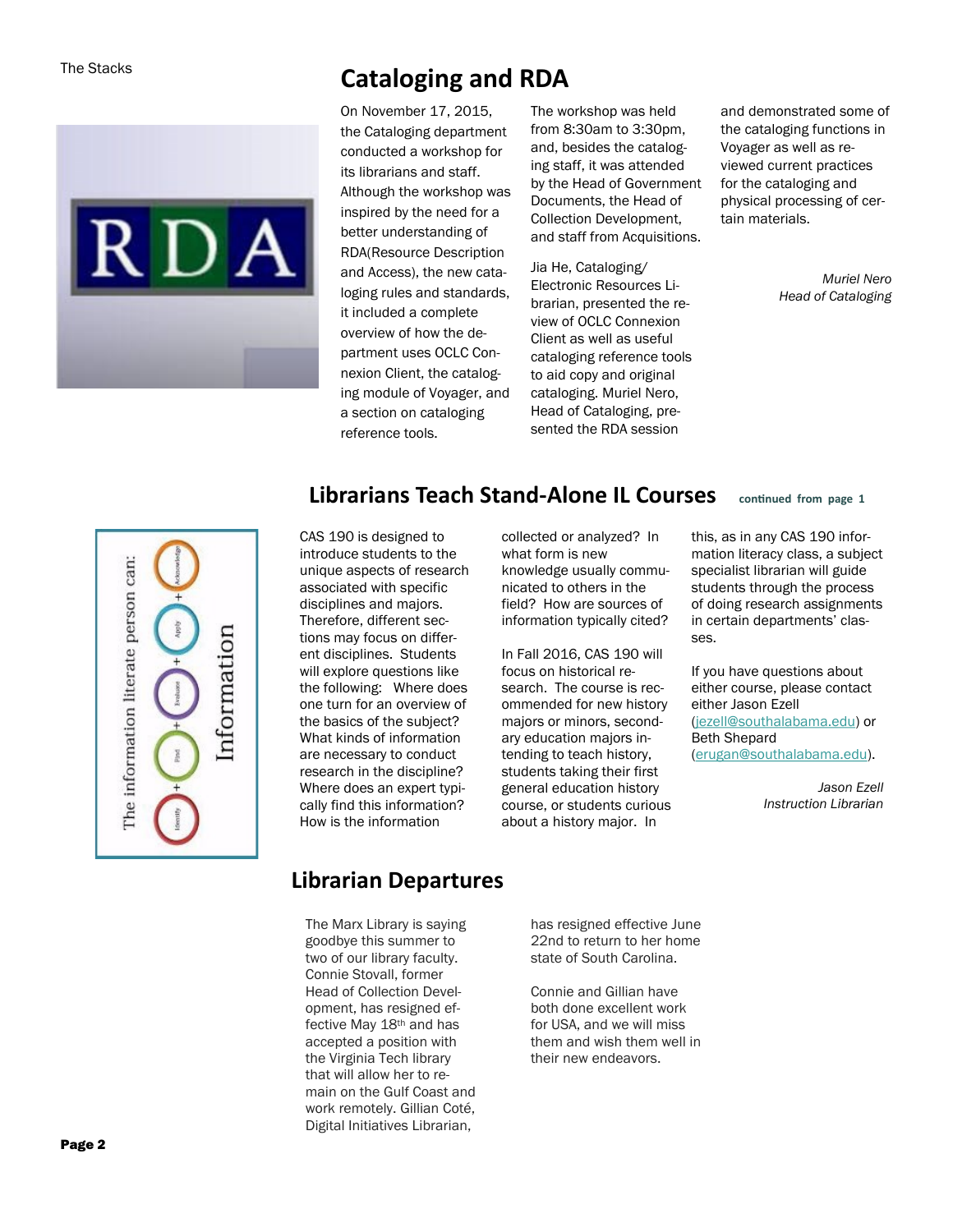## **Doy Leale McCall Library Relocation** *Continued from page 1*

For many decades, researchers have relied on academic libraries to provide access to rare books, special collections, photographic collections, manuscript materials, and institutional repositories. As a "library within the library," the McCall Library will provide access to rich, historic collections including over 1,200,000 negatives, slides and prints whose dates range from about 1880 to today. One of the notable collections is the Julius E. Marx collection containing approximately 10,000 black and white negatives and prints of Mobile homes and businesses made between 1927 and 1985 by the city's oldest real estate business. The Eric Overbey photo collection chronicles life and people in Mobile from the 1890's, and the photographs have been

reproduced for display throughout the library and beyond. There are, of course, many other collections ranging from the Cochrane and Crampton papers to the minutes, bylaws, ledgers, yearbooks, correspondence, and booklets of the Congregation Ahavas Chesed.

All of these collections were obtained through donations rather than purchase. The hope is that more donations of primary research materials will be forthcoming now that the McCall Library is available to researchers on campus. In an age when huge publishers like Elsevier, Wiley, EBSCO, ProQuest, and Sage dominate the industry, a university that shifts its focus, budget, and staffing to making unique, noncommercial, primary source materials available

to everyone will be recognized for its leadership. Because the McCall and other collections housed here are expected to attract scholars from outside the university, two scholar rooms were built into the reading room so that visiting researchers can use the materials comfortably and without distraction. All materials housed in the McCall Library are, of course, brought to researchers because the collections are closed to the public, that is, they are non-browsing collections.

"As a "library within the library," the McCall Library will provide access to rich, historic collections . . . ."



## **Using Ebooks Workshop**

On June 9 and June 13, 2016, Kathy Wheeler conducted a workshop, *Marx Library Ebooks: Tips & Tricks*, for librarians and staff. The workshop was inspired by the need for a better understanding of all of the Marx Library's different ebook collections and interfaces. It included an overview of the terminology, formats, and purchasing models involved in the selection and use of ebooks.

The workshop was attended by librarians and staff from all departments in the Marx Library. Besides terminology, formats, and purchasing models, the workshop presented some differences between vendor platforms and included a small group exercise to give attendees some exposure to the platforms not specifically discussed. Since the Marx Library currently has 13 different ebook platforms in use, it was impossible to cover them all. Kathy's presentation focused on downloading and reading ebooks in

ACLS Humanities E-books, EBL, EBSCOhost, ScienceDirect, and Springer. Many of the ebooks purchased by the library have digital rights management attached to them, so the workshop included a discussion of Adobe Digital Editions and Adobe IDs.

*Kathy Wheeler Head of Reference & Instruction*